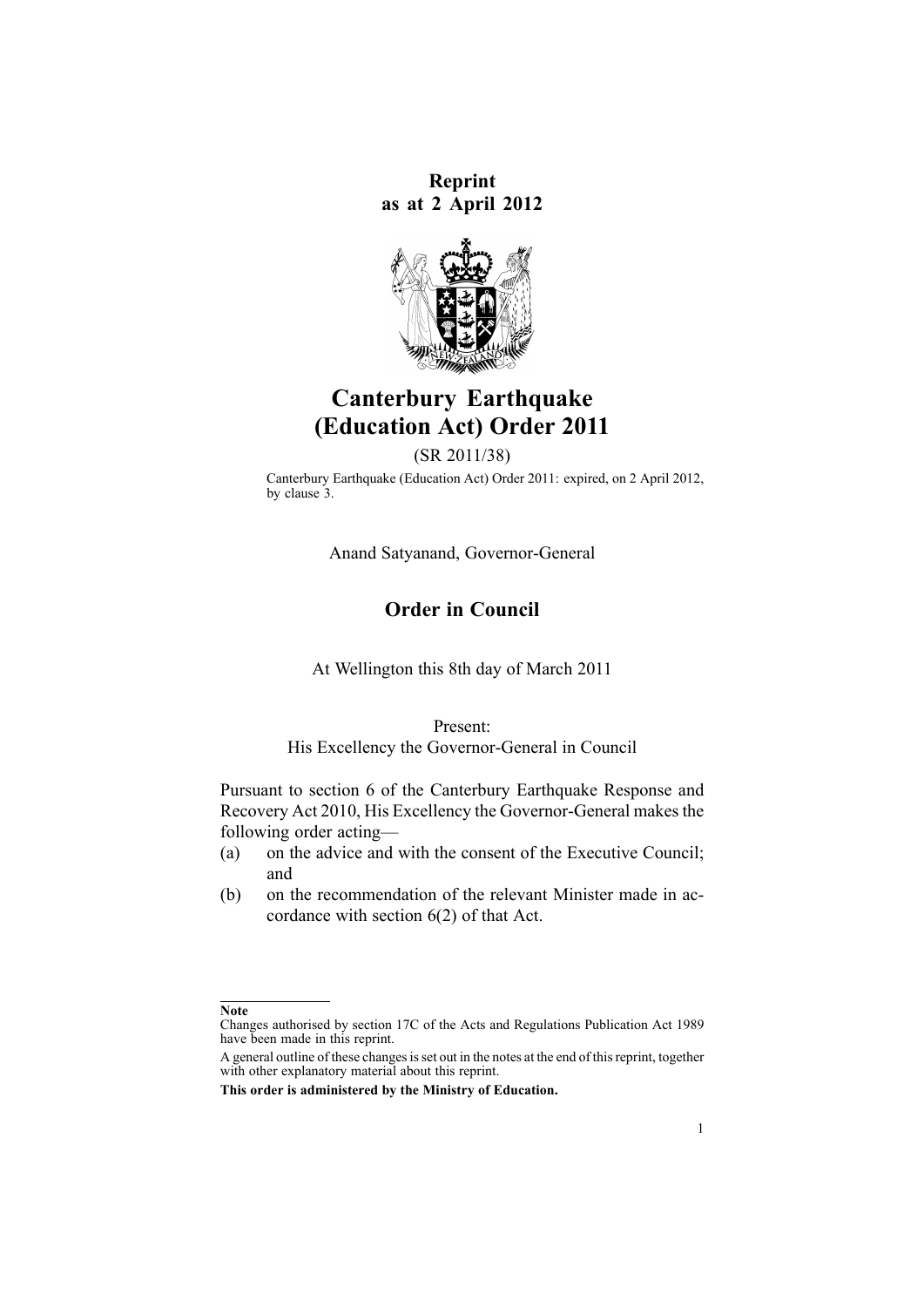| <b>Canterbury Earthquake (Education</b> | Reprinted as at |
|-----------------------------------------|-----------------|
| Act) Order 2011                         | 2 April 2012    |

# **Contents**

|                |                                                                                                     | Page                    |
|----------------|-----------------------------------------------------------------------------------------------------|-------------------------|
| 1              | Title                                                                                               | 2                       |
| $\overline{2}$ | Commencement                                                                                        | $\overline{\mathbf{3}}$ |
| $\overline{3}$ | Expiry                                                                                              | $\overline{3}$          |
| $\overline{4}$ | Interpretation                                                                                      | $\overline{\mathbf{3}}$ |
| 5              | Modification of enrolment scheme                                                                    | $\overline{3}$          |
| 6              | New section 11AA                                                                                    | $\overline{4}$          |
|                | 11AA Purpose of special enrolment scheme for school<br>in specified area                            | $\overline{4}$          |
| 7              | New section 11CA                                                                                    | 4                       |
|                | 11CA Special enrolment scheme                                                                       | 4                       |
| 8              | New section 65DA                                                                                    | 5                       |
|                | 65DA Minister may vary meaning of half-day<br>immediately                                           | 5                       |
| 9              | New section 78HA                                                                                    | 5                       |
|                | 78HA Further purpose of Part in relation to managing<br>risk resulting from Canterbury earthquake   | 5                       |
| 10             | New section 78IA                                                                                    | 6                       |
|                | Further application of interventions to manage<br>78IA<br>risk resulting from Canterbury earthquake | 6                       |
| 11             | New section 78LA                                                                                    | 6                       |
|                | 78LA Action plan to manage risk resulting from<br>Canterbury earthquake                             | 6                       |
| 12             | Exemption with respect to annual report, audit, financial<br>statement, etc                         | 7                       |
| 13             | Extension of meaning of home-based education and care<br>service                                    | 7                       |
| 14             | Exemption from regulations made under section 314 or<br>317                                         | 8                       |
| 15             | Modification of Education (Early Childhood Centres)<br>Regulations 1998                             | 8                       |

# **Order**

# **1 Title**

This order is the Canterbury Earthquake (Education Act) Order 2011.

cl 1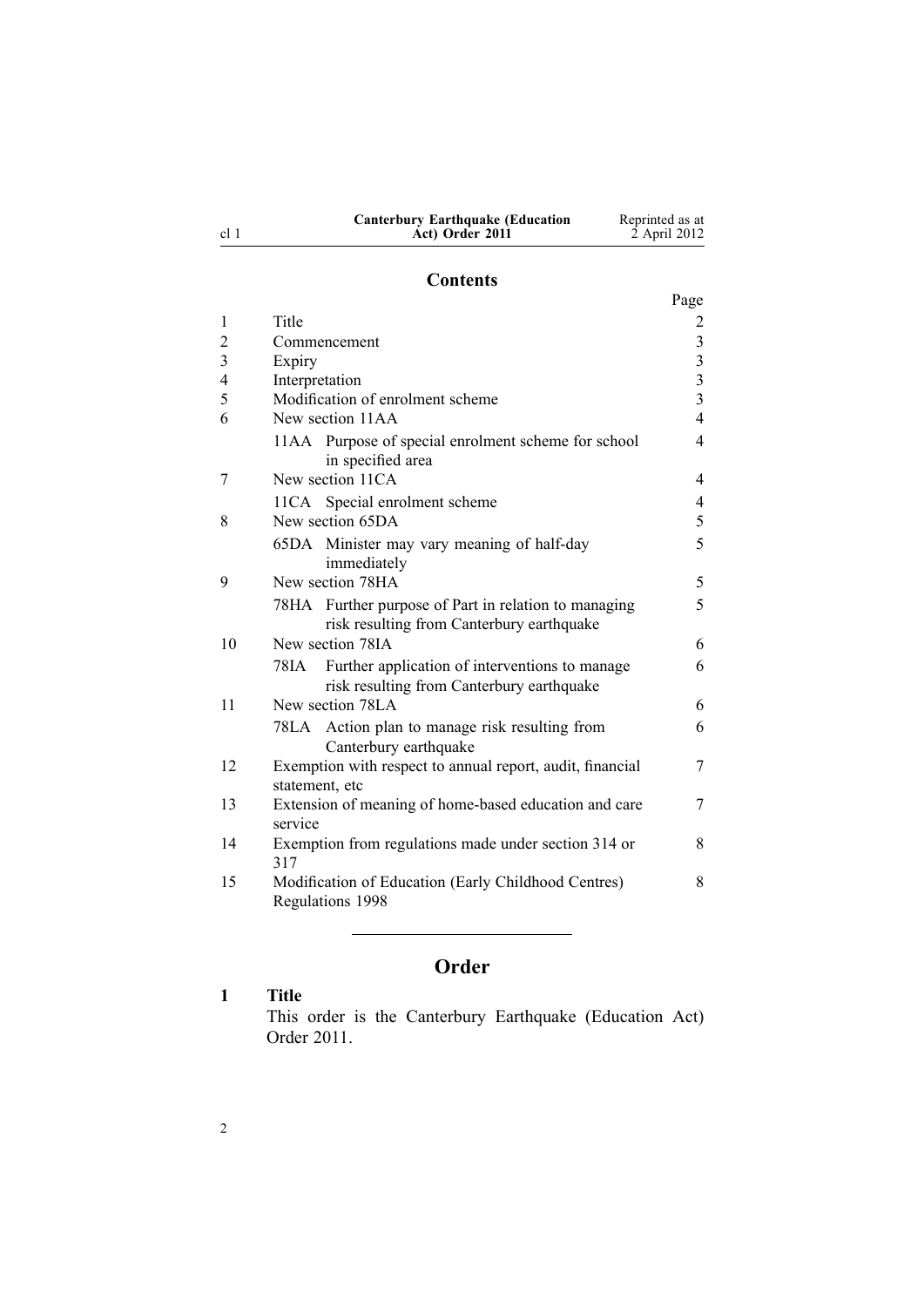<span id="page-2-0"></span>

| Reprinted as at | <b>Canterbury Earthquake (Education</b> |      |
|-----------------|-----------------------------------------|------|
| 2 April 2012    | Act) Order 2011                         | cl 5 |

#### **2 Commencement**

This order is deemed to have come into force on 22 February 2011.

#### **3 Expiry**

This order expires on the close of 1 April 2012.

# **4 Interpretation**

(1) In this order, unless the context otherwise requires,— **Act** means the [Education](http://www.legislation.govt.nz/pdflink.aspx?id=DLM175958) Act 1989

**another enactment** means any 1 or more of the following:

- (a) Education (Early Childhood Centres) [Regulations](http://www.legislation.govt.nz/pdflink.aspx?id=DLM247710) [1998](http://www.legislation.govt.nz/pdflink.aspx?id=DLM247710):
- (b) Education (Early Childhood Services) [Regulations](http://www.legislation.govt.nz/pdflink.aspx?id=DLM1412500) [2008](http://www.legislation.govt.nz/pdflink.aspx?id=DLM1412500):
- (c) Education [\(Home-Based](http://www.legislation.govt.nz/pdflink.aspx?id=DLM165941) Care) Order 1992

**specified area** means the districts of the following territorial authorities:

- (a) Christchurch City Council:
- (b) Selwyn District Council:
- (c) Waimakariri District Council.
- (2) Any term or expression that is not defined in this order but that is defined in the [Education](http://www.legislation.govt.nz/pdflink.aspx?id=DLM175958) Act 1989 or the [Education](http://www.legislation.govt.nz/pdflink.aspx?id=DLM356731) Act [1964](http://www.legislation.govt.nz/pdflink.aspx?id=DLM356731) or the Canterbury [Earthquake](http://www.legislation.govt.nz/pdflink.aspx?id=DLM3233000) Response and Recovery Act [2010](http://www.legislation.govt.nz/pdflink.aspx?id=DLM3233000) has, in this order, the meaning given to it by that Act.
- (3) Any modifications and extensions to the [Act](http://www.legislation.govt.nz/pdflink.aspx?id=DLM175958) or to another enactment made by this order do not affect the text of the Act or enactment but require it to be read as if it had been amended in the manner indicated in the order.

#### **5 Modification of enrolment scheme**

While this order is in force, <sup>a</sup> student who is enrolled at <sup>a</sup> school in the specified area on 22 February 2011 continues to be regarded as living in the home zone of the school for the purposes of that school's enrolment scheme.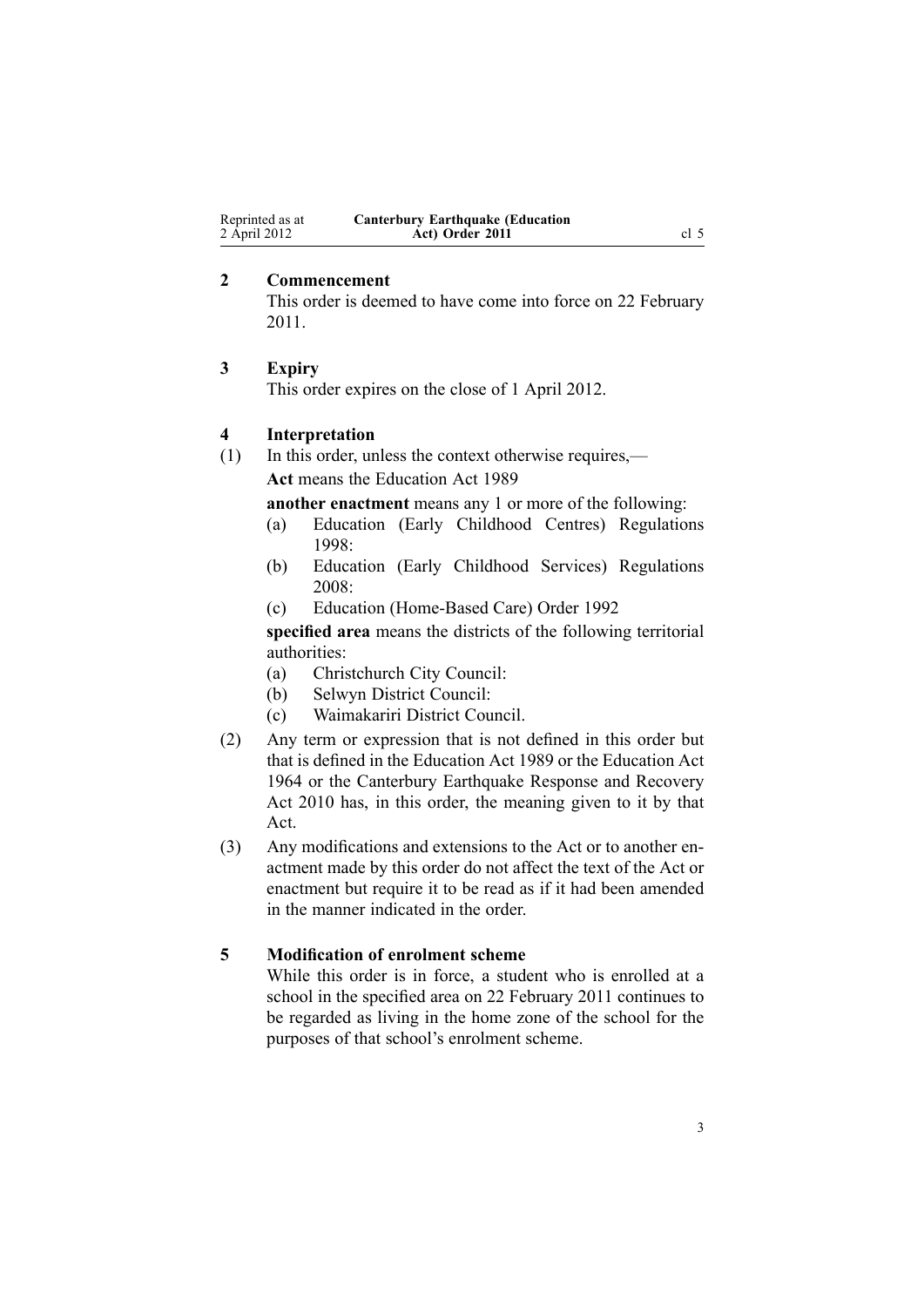<span id="page-3-0"></span>

|                 | <b>Canterbury Earthquake (Education</b> | Reprinted as at |
|-----------------|-----------------------------------------|-----------------|
| cl <sub>6</sub> | Act) Order 2011                         | 2 April 2012    |

# **6 New section 11AA**

While this order is in force, the [Act](http://www.legislation.govt.nz/pdflink.aspx?id=DLM175958) must be read as if the following section were inserted after [section](http://www.legislation.govt.nz/pdflink.aspx?id=DLM177484) 11A of the Act:

# "**11AA Purpose of special enrolment scheme for school in specified area**

The purpose of <sup>a</sup> special enrolment scheme under section 11CA is to manage risk that may occur as <sup>a</sup> result of the Canterbury earthquake to the network of schools and to the education and welfare of students both within and beyond the specified area."

# **7 New section 11CA**

While this order is in force, the [Act](http://www.legislation.govt.nz/pdflink.aspx?id=DLM175958) must be read as if the following section were inserted after [section](http://www.legislation.govt.nz/pdflink.aspx?id=DLM177801) 11C of the Act:

#### "**11CA Special enrolment scheme**

- "(1) The Secretary may, for the purpose set out in section 11AA, approve <sup>a</sup> special enrolment scheme for <sup>a</sup> school in the specified area, by written notice to the school's board.
- "(2) A special enrolment scheme approved under subsection (1) may include (without limitation) any 1 or more of the following in relation to the school:
	- "(a) <sup>a</sup> definition of its home zone:
	- "(b) categories or descriptions of students who are to be treated as if they live in the home zone for the purpose of section 11D(1):
	- "(c) <sup>a</sup> method for selecting applicants who live outside the home zone:
	- "(d) procedures and instructions for the operation of the scheme.
- "(3) The school's board must comply with any procedures or instructions for the operation of the scheme that are set out in the scheme.
- "(4) A special enrolment scheme approved under subsection  $(1)$ 
	- "(a) commences on the date specified in the notice; and
	- "(b) overrides, until further notice, any other enrolment scheme that the school has; and
	- "(c) may be amended or revoked by the Secretary, by written notice to the board.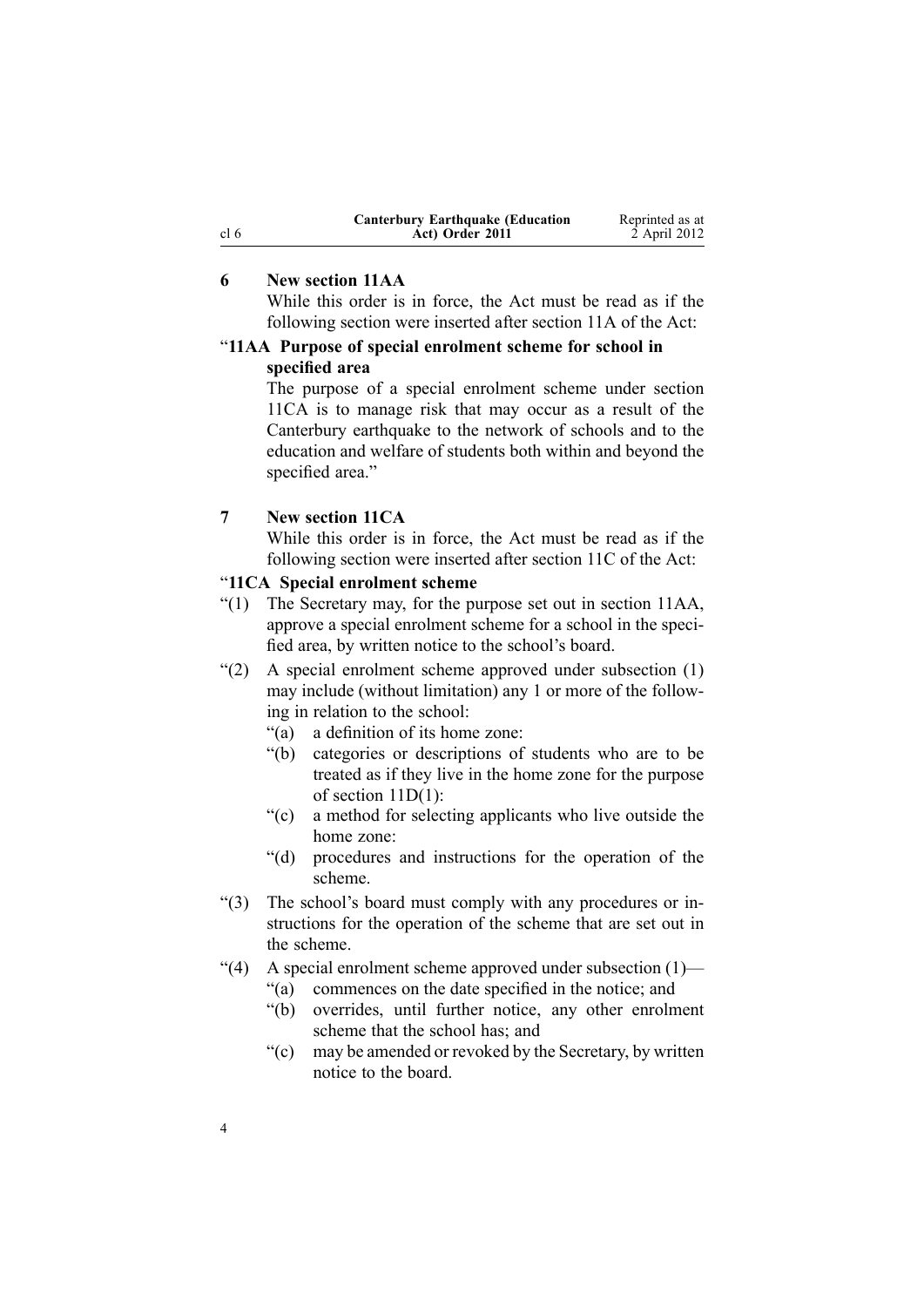<span id="page-4-0"></span> $(5)$  Sections 11C, 11E to 11N, and 11PA do not apply to a special enrolment scheme or to <sup>a</sup> school that has <sup>a</sup> special enrolment scheme."

### **8 New section 65DA**

While this order is in force, the [Act](http://www.legislation.govt.nz/pdflink.aspx?id=DLM175958) must be read as if the following section were inserted after [section](http://www.legislation.govt.nz/pdflink.aspx?id=DLM179510) 65D of the Act:

### "**65DA Minister may vary meaning of half-day immediately**

- "(1) The Minister may, by written notice to <sup>a</sup> school's board, authorise the board to apply <sup>a</sup> meaning of half-day that differs from the meaning it has in section  $65B(3)$ , if the Minister is satisfied that such <sup>a</sup> variation is appropriate in the circumstances.
- "(2) An authorisation under subsection (1) must be given either unconditionally or subject to such conditions as the Minister considers appropriate.
- "(3) The Minister may, by written notice to <sup>a</sup> school's board, require the board to operate the school in accordance with <sup>a</sup> meaning of half-day that differs from the meaning it has in section 65B(3), if the Minister is satisfied that the variation and operation are appropriate in the circumstances.
- "(4) A student enrolled at <sup>a</sup> state school must comply with section 25 even if the meaning of half-day is varied under subsection (1) or (3).
- "(5) Subsection (1) or (3) (as the case may be) overrides the provisions in section 77 of the Education Act 1964 concerning the times at which state primary schools are to be kept open."

#### **9 New section 78HA**

While this order is in force, the [Act](http://www.legislation.govt.nz/pdflink.aspx?id=DLM175958) must be read as if the following section were inserted after [section](http://www.legislation.govt.nz/pdflink.aspx?id=DLM180102) 78H of the Act:

#### "**78HA Further purpose of Part in relation to managing risk resulting from Canterbury earthquake**

A further purpose of this Part is to provide for interventions to manage risk that may occur as <sup>a</sup> result of the Canterbury earthquake to the network of schools and to the education and welfare of students both within and beyond the specified area."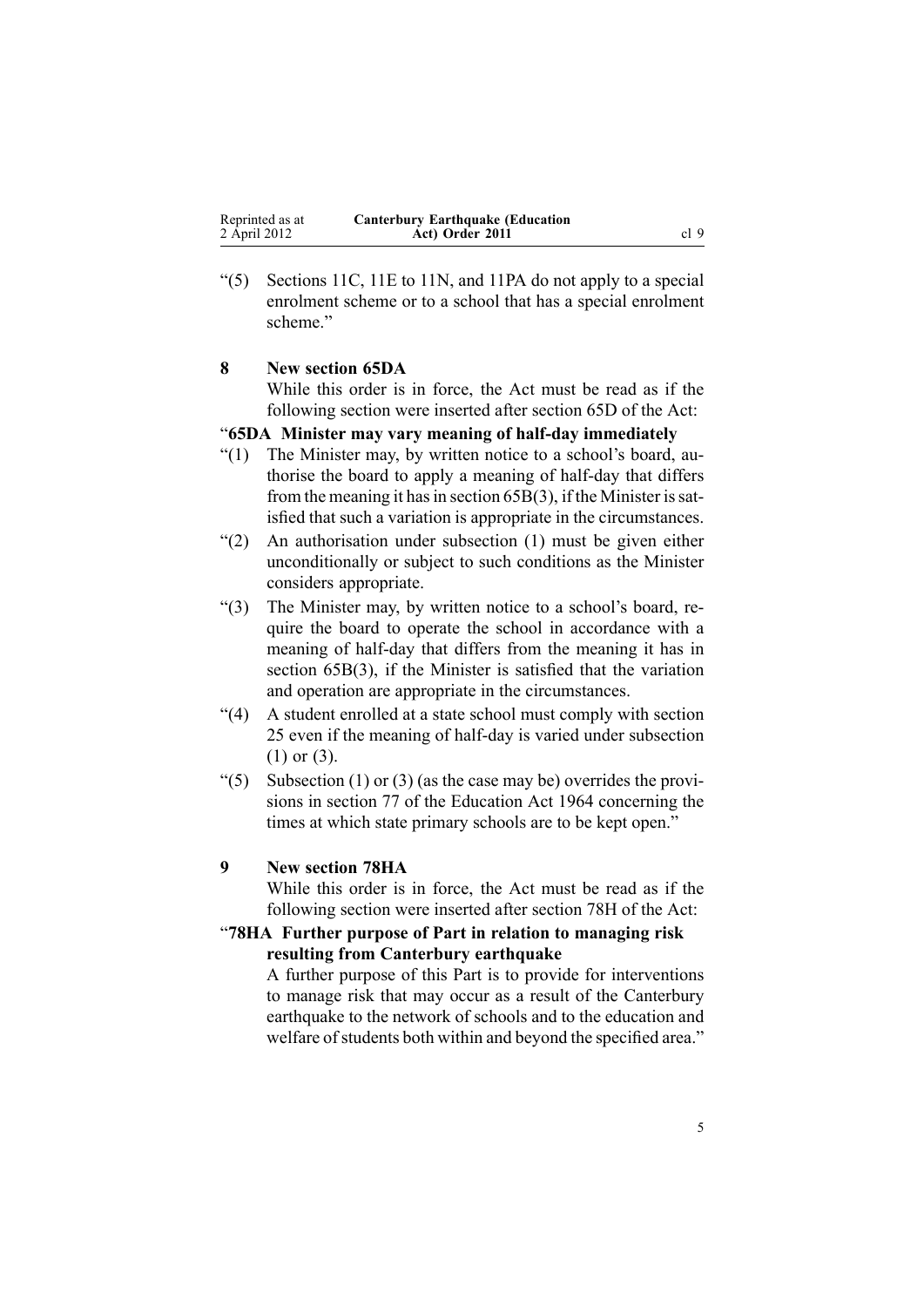| <b>Canterbury Earthquake (Education</b> | Reprinted as at |
|-----------------------------------------|-----------------|
| Act) Order 2011                         | 2 April 2012    |

# **10 New section 78IA**

While this order is in force, the [Act](http://www.legislation.govt.nz/pdflink.aspx?id=DLM175958) must be read as if the following section were inserted after [section](http://www.legislation.govt.nz/pdflink.aspx?id=DLM180104) 78I of the Act:

### "**78IA Further application of interventions to manage risk resulting from Canterbury earthquake**

- "(1) In addition to the reasons for interventions set out in section 78I, the Minister or Secretary (as the case may be) may apply any of the interventions described in section  $78I(1)(b)$  to (e) to <sup>a</sup> school if he or she has reasonable grounds to believe that the intervention is needed to manage risk that may occur as <sup>a</sup> result of the Canterbury earthquake to the network of schools and to the education and welfare of students both within and beyond the specified area.
- "(2) When applying an intervention for the reasons set out in subclause (1), the Minister or Secretary (as the case may be) must apply whichever intervention he or she considers is reasonable to manage the risk without intervening more than necessary in the affairs of the school.
- "(3) The application of an intervention under this section does not preclude the application of any other intervention, either simultaneously or at any other time."

#### **11 New section 78LA**

While this order is in force, the [Act](http://www.legislation.govt.nz/pdflink.aspx?id=DLM175958) must be read as if the following section were inserted after [section](http://www.legislation.govt.nz/pdflink.aspx?id=DLM180110) 78L of the Act:

#### "**78LA Action plan to manage risk resulting from Canterbury earthquake**

- "(1) The Secretary may, for the purpose set out in section 78HA, approve an action plan for <sup>a</sup> school by written notice to the school's board, if the Secretary is satisfied that such <sup>a</sup> plan is appropriate in the circumstances.
- "(2) When the Secretary has approved an action plan under subsection (1), the school's board—
	- "(a) must implement it in accordance with its terms, unless or until the Secretary directs otherwise; and
	- "(b) must make the plan available as if it were par<sup>t</sup> of the school's charter.

<span id="page-5-0"></span>cl 10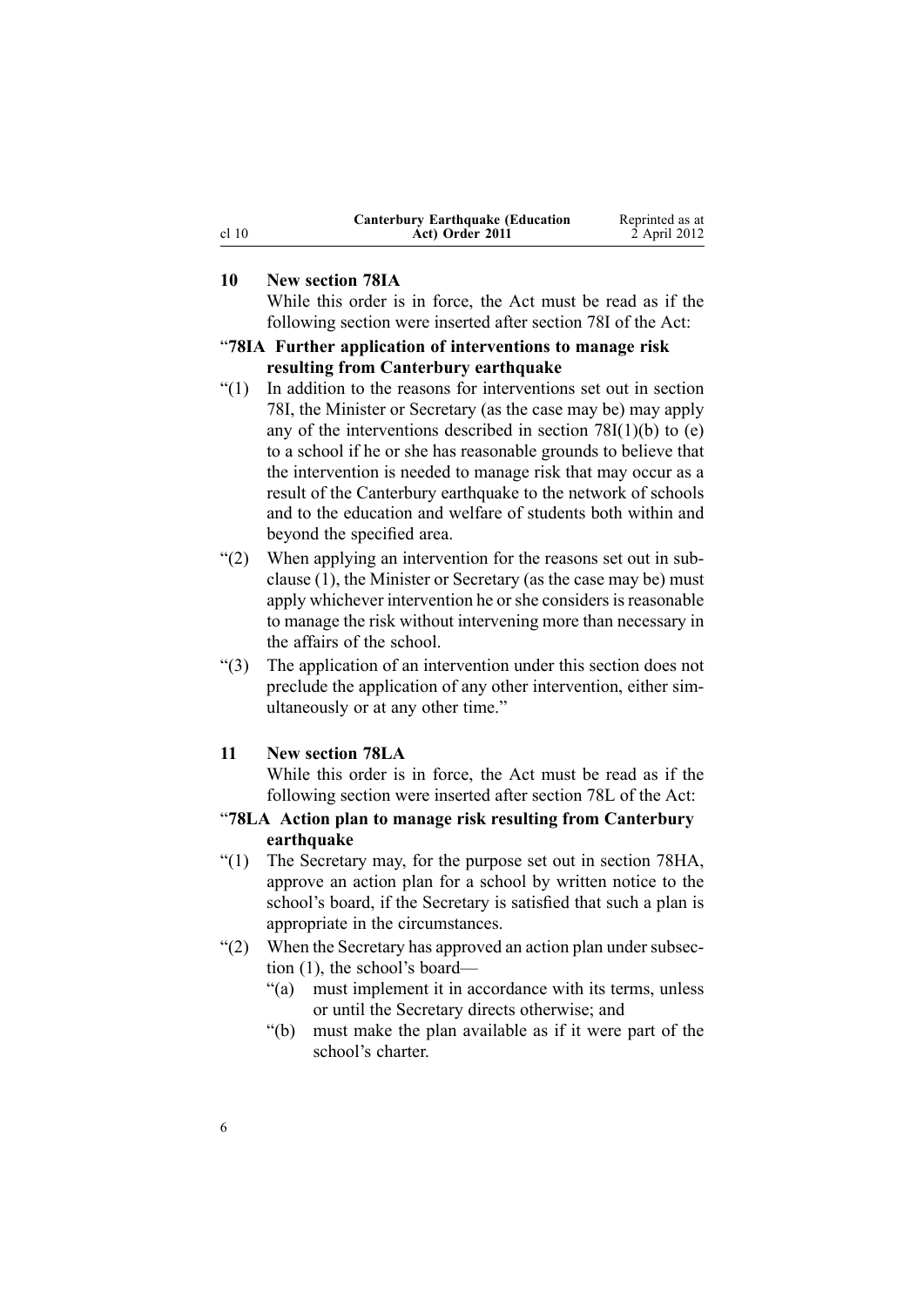<span id="page-6-0"></span>

| Reprinted as at | <b>Canterbury Earthquake (Education</b> |       |
|-----------------|-----------------------------------------|-------|
| 2 April 2012    | Act) Order 2011                         | cl 13 |

"(3) Subsections (1) to (3) of section 78L do not apply to an action plan approved by the Secretary under subsection (1) of this section."

#### **12 Exemption with respect to annual report, audit, financial statement, etc**

- (1) The board of <sup>a</sup> school in the specified area is exemp<sup>t</sup> from the requirements of [sections](http://www.legislation.govt.nz/pdflink.aspx?id=DLM180157) 87, [87A](http://www.legislation.govt.nz/pdflink.aspx?id=DLM180171), and [87C\(1\)](http://www.legislation.govt.nz/pdflink.aspx?id=DLM180175) of the Act (which relate to the preparation of annual reports, annual financial statements and their audit, and the provision of audited annual financial statements to the Secretary) in respec<sup>t</sup> of the financial year ending on 31 December 2010 until it is reasonably practicable for the board to comply with those requirements.
- (2) While this order is in force, the Minister may omit from any repor<sup>t</sup> prepared and presented under [section](http://www.legislation.govt.nz/pdflink.aspx?id=DLM180173) 87B of the Act any information that is not available as <sup>a</sup> result of subsection (1).
- (3) While this order is in force, the Minister is exemp<sup>t</sup> from providing, under section [87C\(2\)](http://www.legislation.govt.nz/pdflink.aspx?id=DLM180175) of the Act, copies of statements that are not available as <sup>a</sup> result of subsection (1).

# **13 Extension of meaning of home-based education and care service**

While this order is in force, [section](http://www.legislation.govt.nz/pdflink.aspx?id=DLM187091) 309 of the Act must be read, in relation to the specified area, as if the meaning of **home-based education and care service** were extended by substituting the following definition:

#### "**home-based education and care service** means—

- "(a) the provision by 1 person of education or care, for gain or reward, to fewer than 5 children under the age of 6 (in addition to any child enrolled at school who is the child of the person who provides education or care), in—
	- "(i) their own home; or
	- "(ii) the home of the person providing the education or care; or
	- "(iii) any other home nominated by the parents of the children; or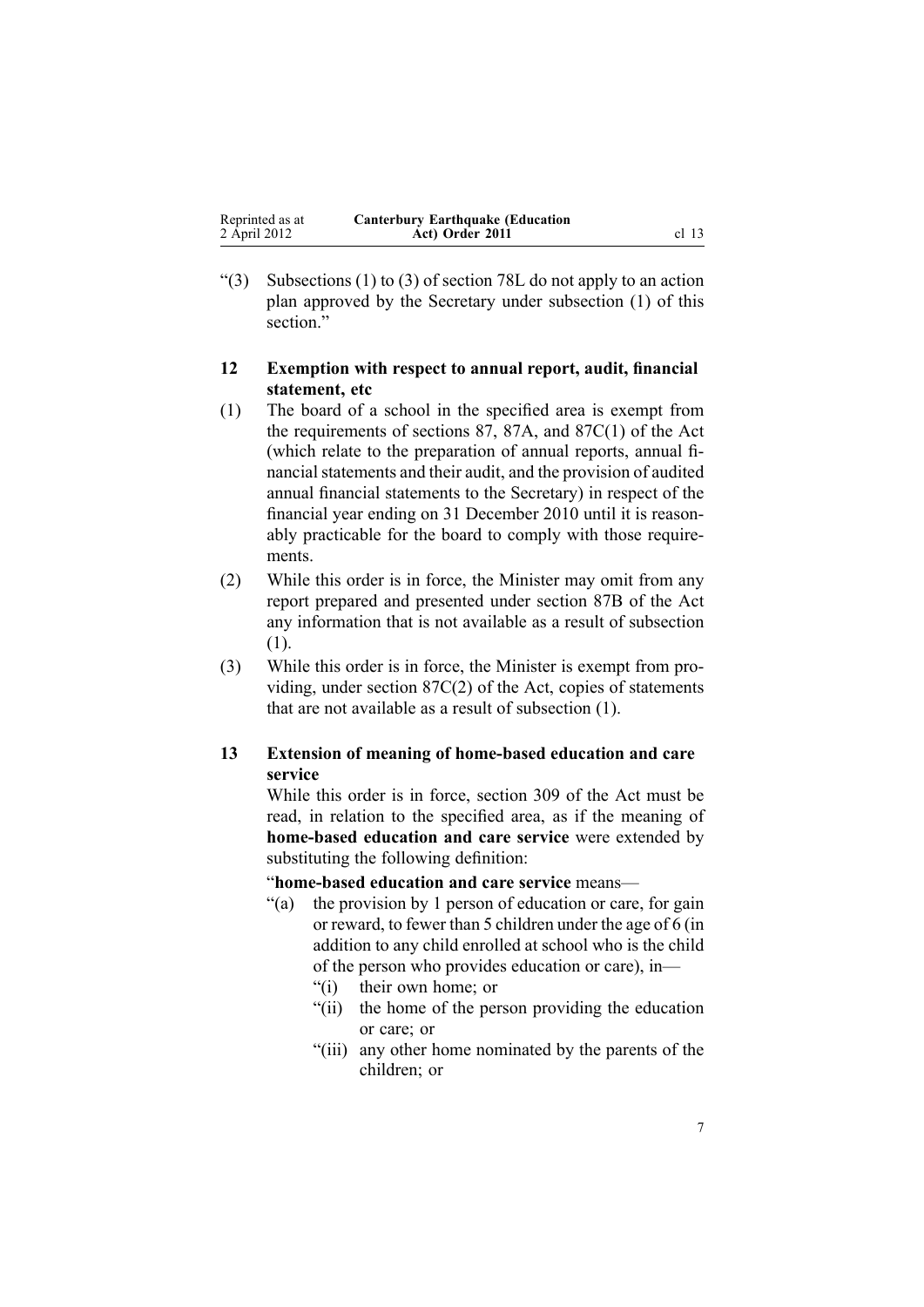<span id="page-7-0"></span>

|       | <b>Canterbury Earthquake (Education)</b> | Reprinted as at |
|-------|------------------------------------------|-----------------|
| cl 14 | Act) Order 2011                          | 2 April 2012    |

- "(b) the provision by 2 persons of education or care, for gain or reward, to fewer than 9 children under the age of 6 (in addition to any child enrolled at school who is the child of at least 1 of the persons who provides education or care), in—
	- "(i) the children's own home; or
	- "(ii) the home of at least 1 of the persons providing the education or care; or
	- "(iii) any other home nominated by the parents of the children".

#### **14 Exemption from regulations made under section 314 or 317**

- (1) While this order is in force, the Secretary may exemp<sup>t</sup> from <sup>a</sup> provision of another enactment any of the following that is in the specified area:
	- (a) an early childhood education and care centre:
	- (b) an early childhood service:
	- (c) <sup>a</sup> home-based education and care service.
- (2) An exemption under subclause (1) must be—
	- (a) by written notice to the centre, service, or the service provider of the home-based education and care (as the case may be); or
	- (b) by notice in the *Gazette*, to <sup>a</sup> group of centres, services, or service providers of home-based education and care (as the case may be) in the specified area.
- (3) An exemption under subclause (1) may be made subject to conditions specified in the notice.

#### **15 Modification of Education (Early Childhood Centres) Regulations 1998**

(1) Without limiting the generality of clause 14, while this order is in force the Secretary may modify the provisions of the [Edu](http://www.legislation.govt.nz/pdflink.aspx?id=DLM247710)cation (Early Childhood Centres) [Regulations](http://www.legislation.govt.nz/pdflink.aspx?id=DLM247710) 1998 in relation to an early childhood education and care centre in the specified area by granting the centre <sup>a</sup> temporary relocation licence, if the centre needs to be relocated temporarily as <sup>a</sup> result of the Canterbury earthquake.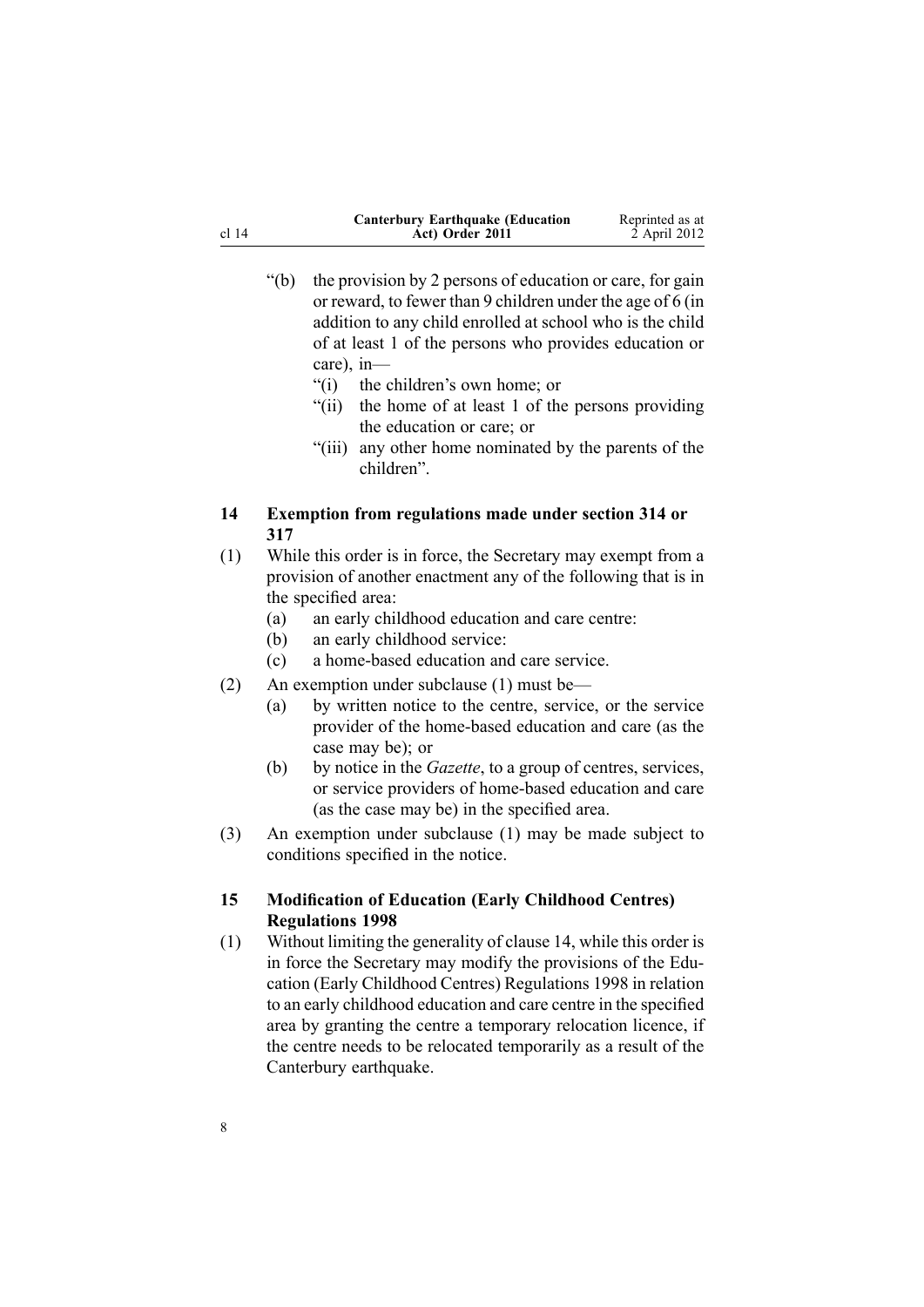| Reprinted as at | <b>Canterbury Earthquake (Education</b> |                  |
|-----------------|-----------------------------------------|------------------|
| 2 April 2012    | Act) Order 2011                         | Explanatory note |

(2) A licence under subclause (1) may be granted subject to any conditions the Secretary considers appropriate, and conditions specified in the licence may vary in duration, as specified in the licence.

> Rebecca Kitteridge, Clerk of the Executive Council.

### **Explanatory note**

*This note is not par<sup>t</sup> of the order, but isintended to indicate its general effect.*

This Order in Council, which is deemed to have come into force on 22 February 2011 and expires on the close of 1 April 2012, modifies the operation of the [Education](http://www.legislation.govt.nz/pdflink.aspx?id=DLM175958) Act 1989 (the **Act**) by—

- • allowing students who were attending schools on 22 February 2011 in Christchurch or the Selwyn or Waimakariri Districts (the **specified area**) and who have to relocate temporarily to other places because of the Canterbury earthquake to have <sup>a</sup> right to enrol at those schools (see *[clause](#page-2-0) 5*):
- • providing for special enrolment schemes for schools in the specified area to manage risk to the school network and students' education and welfare (see *[clauses](#page-3-0) 6 and [7](#page-3-0)*):
- • allowing the meaning of "half-day" to be varied immediately by the Minister, without consultation requirements, and require school boards to apply the varied meaning, so as to accommodate necessary variations in the opening and operating hours of schools (see *[clause](#page-4-0) 8*):
- • extending the circumstances in which interventions can be made in schools under [Part](http://www.legislation.govt.nz/pdflink.aspx?id=DLM180100) 7A of the Act to include managing risk to the school network and students' education and welfare that may occur as <sup>a</sup> result of the Canterbury earthquake (see *[clauses](#page-4-0) 9 to 11*):
- • providing temporary exemptions from some financial reporting requirements in [Part](http://www.legislation.govt.nz/pdflink.aspx?id=DLM180130) 8 of the Act (see *[clause](#page-6-0) 12*):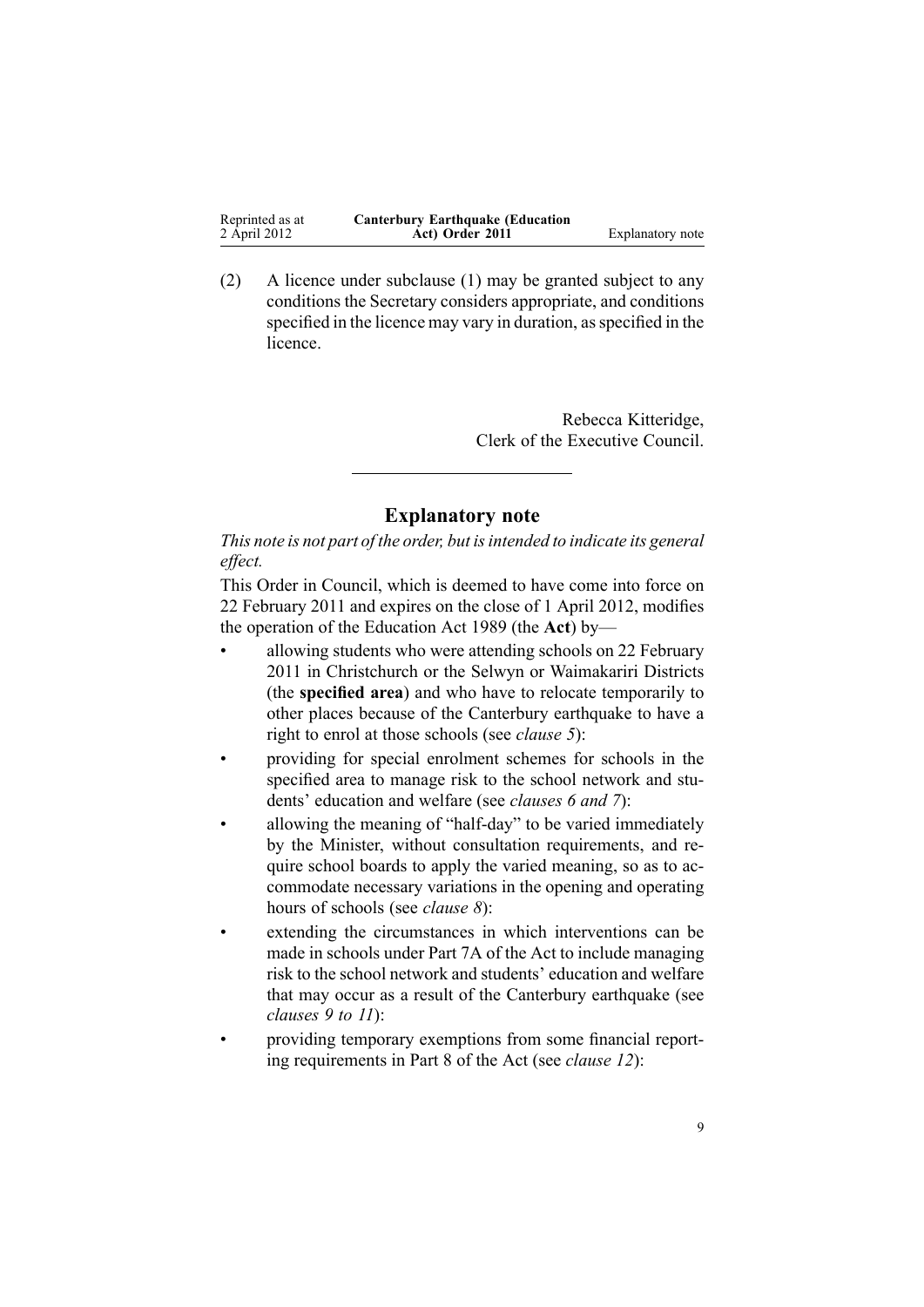|                  | <b>Canterbury Earthquake (Education</b> | Reprinted as at |
|------------------|-----------------------------------------|-----------------|
| Explanatory note | Act) Order 2011                         | 2 April 2012    |

- • allowing home-based education and care services in the specified area to operate with 2 carers and up to 8 children (see *[clause](#page-6-0) 13*):
- • allowing exemption in the specified area from some provisions of the Education (Early Childhood Centres) [Regulations](http://www.legislation.govt.nz/pdflink.aspx?id=DLM247710) [1998](http://www.legislation.govt.nz/pdflink.aspx?id=DLM247710), the Education (Early Childhood Services) [Regulations](http://www.legislation.govt.nz/pdflink.aspx?id=DLM1412500) [2008](http://www.legislation.govt.nz/pdflink.aspx?id=DLM1412500), and the Education [\(Home-Based](http://www.legislation.govt.nz/pdflink.aspx?id=DLM165941) Care) Order 1992 for early childhood education and care centres, early childhood services, and the provision of home-based education and care (see *[clause](#page-7-0) 14*):
- • providing for the granting of temporary relocation licences for early childhood education and care centres in the specified area, if those centres have to be relocated temporarily as <sup>a</sup> result of the Canterbury earthquake (see *[clause](#page-7-0) 15*).

This Order in Council is made under the Canterbury [Earthquake](http://www.legislation.govt.nz/pdflink.aspx?id=DLM3233000) Response and [Recovery](http://www.legislation.govt.nz/pdflink.aspx?id=DLM3233000) Act 2010 and its effect is temporary.

Issued under the authority of the Acts and [Regulations](http://www.legislation.govt.nz/pdflink.aspx?id=DLM195097) Publication Act 1989. Date of notification in *Gazette*: 10 March 2011.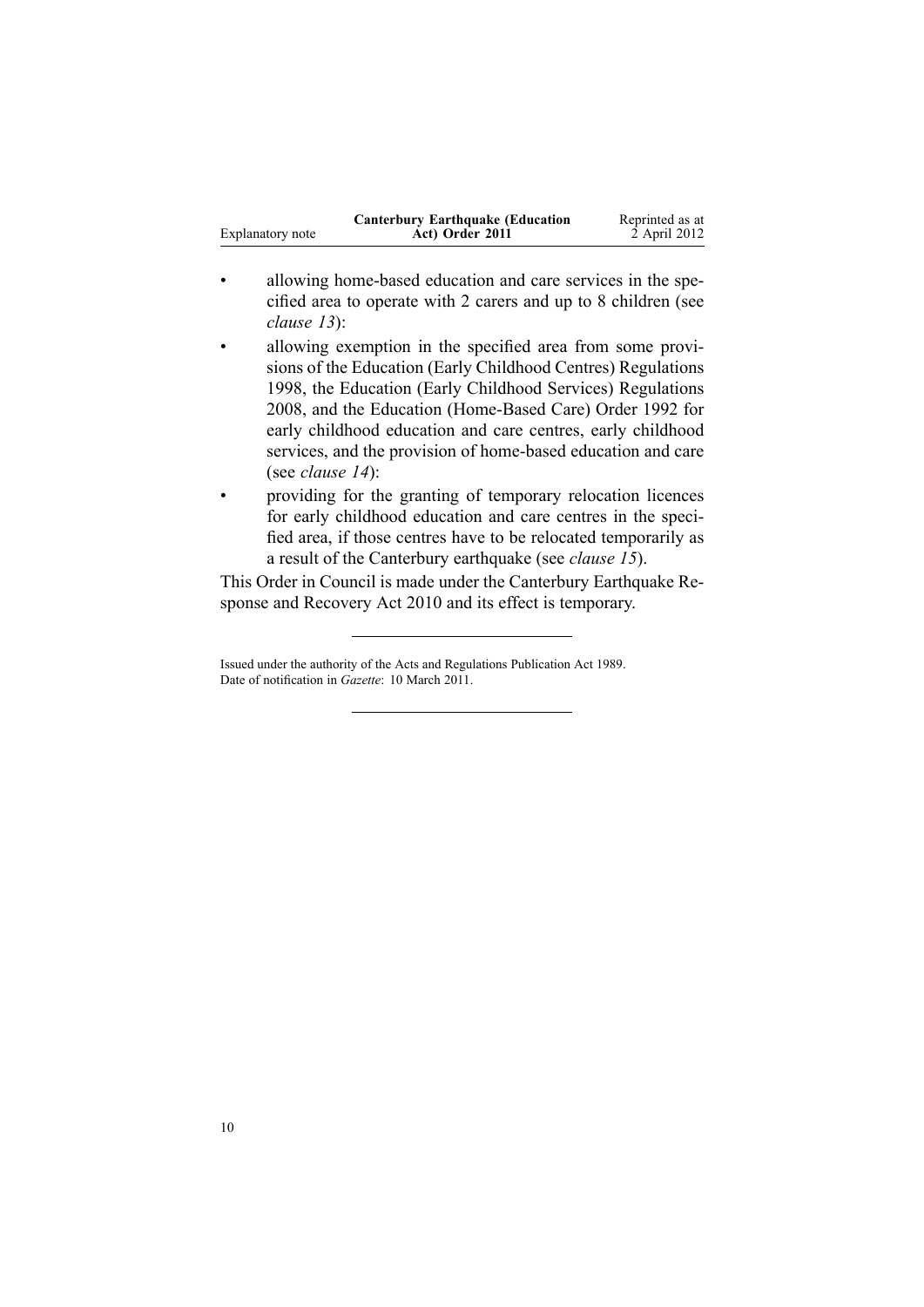| Reprinted as at | <b>Canterbury Earthquake (Education</b> |       |
|-----------------|-----------------------------------------|-------|
| 2 April 2012    | Act) Order 2011                         | Notes |

#### **Contents**

1 General

- 2 Status of reprints
- 3 How reprints are prepared
- 4 Changes made under section 17C of the Acts and Regulations Publication Act 1989
- 5 List of amendments incorporated in this reprint (most recent first)

#### **Notes**

# *1 General*

This is <sup>a</sup> reprint of the Canterbury Earthquake (Education Act) Order 2011. The reprint incorporates all the amendments to the order as at 2 April 2012, as specified in the list of amendments at the end of these notes.

Relevant provisions of any amending enactments that contain transitional, savings, or application provisions that cannot be compiled in the reprint are also included, after the principal enactment, in chronological order. For more information, *see* <http://www.pco.parliament.govt.nz/reprints/>.

#### *2 Status of reprints*

Under [section](http://www.legislation.govt.nz/pdflink.aspx?id=DLM195439) 16D of the Acts and Regulations Publication Act 1989, reprints are presumed to correctly state, as at the date of the reprint, the law enacted by the principal enactment and by the amendments to that enactment. This presumption applies even though editorial changes authorised by [section](http://www.legislation.govt.nz/pdflink.aspx?id=DLM195466) [17C](http://www.legislation.govt.nz/pdflink.aspx?id=DLM195466) of the Acts and Regulations Publication Act 1989 have been made in the reprint.

This presumption may be rebutted by producing the official volumes of statutes or statutory regulations in which the principal enactment and its amendments are contained.

#### *3 How reprints are prepared*

A number of editorial conventions are followed in the preparation of reprints. For example, the enacting words are not included in Acts, and provisions that are repealed or revoked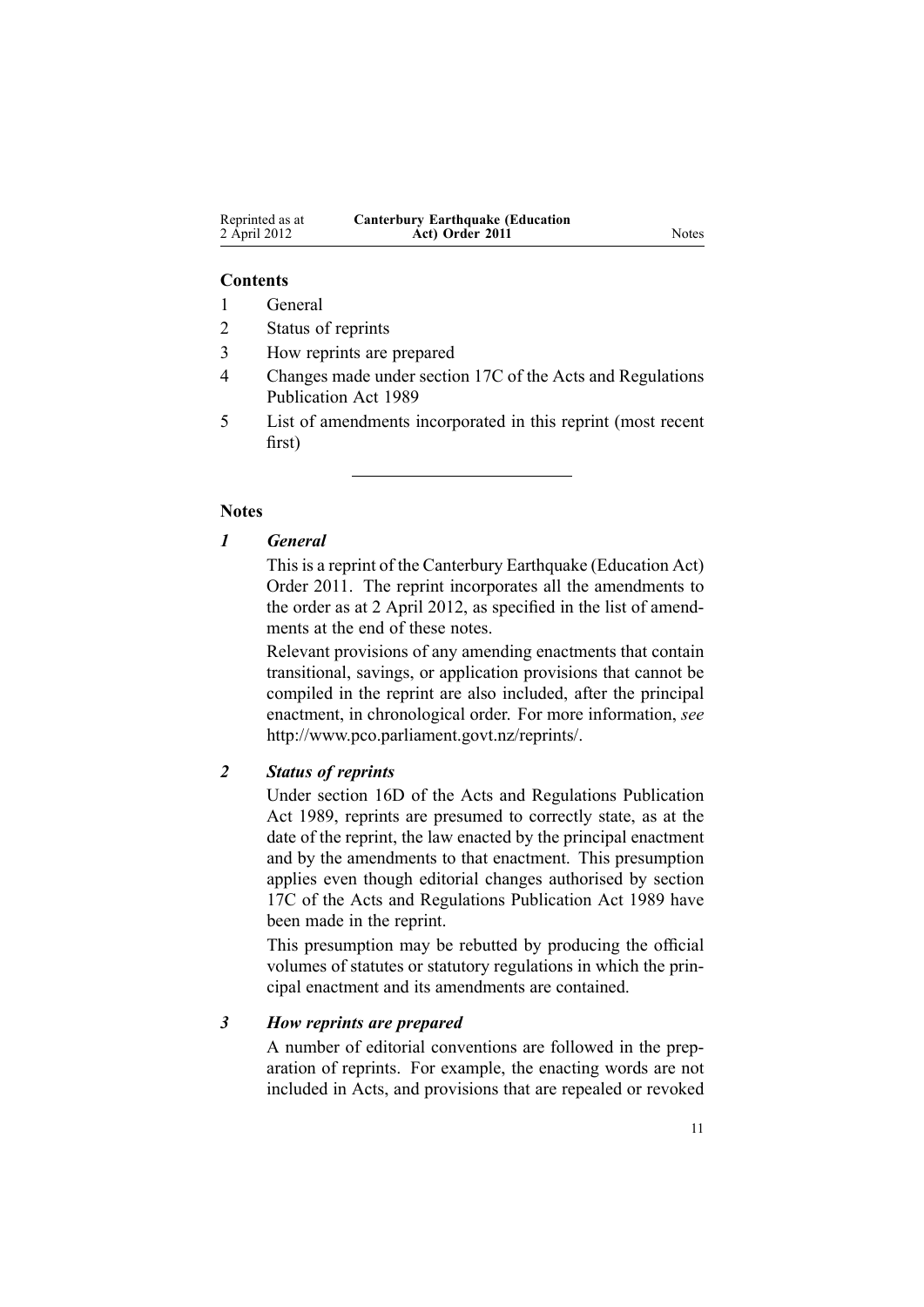| Notes | <b>Canterbury Earthquake (Education</b><br>Act) Order 2011 | Reprinted as at<br>2 April 2012 |
|-------|------------------------------------------------------------|---------------------------------|
|       |                                                            |                                 |

are omitted. For <sup>a</sup> detailed list of the editorial conventions, *see* <http://www.pco.parliament.govt.nz/editorial-conventions/> or Part 8 of the *Tables of New Zealand Acts and Ordinances and Statutory Regulations and Deemed Regulations in Force*.

# *4 Changes made under section 17C of the Acts and Regulations Publication Act 1989*

[Section](http://www.legislation.govt.nz/pdflink.aspx?id=DLM195466) 17C of the Acts and Regulations Publication Act 1989 authorises the making of editorial changes in <sup>a</sup> reprint as set out in [sections](http://www.legislation.govt.nz/pdflink.aspx?id=DLM195468) 17D and [17E](http://www.legislation.govt.nz/pdflink.aspx?id=DLM195470) of that Act so that, to the extent permitted, the format and style of the reprinted enactment is consistent with current legislative drafting practice. Changes that would alter the effect of the legislation are not permitted.

A new format of legislation wasintroduced on 1 January 2000. Changesto legislative drafting style have also been made since 1997, and are ongoing. To the extent permitted by [section](http://www.legislation.govt.nz/pdflink.aspx?id=DLM195466) 17C of the Acts and Regulations Publication Act 1989, all legislation reprinted after 1 January 2000 is in the new format for legislation and reflects current drafting practice at the time of the reprint.

In outline, the editorial changes made in reprints under the authority of [section](http://www.legislation.govt.nz/pdflink.aspx?id=DLM195466) 17C of the Acts and Regulations Publication Act 1989 are set out below, and they have been applied, where relevant, in the preparation of this reprint:

- • omission of unnecessary referential words (such as "of this section" and "of this Act")
- • typeface and type size (Times Roman, generally in 11.5 point)
- • layout of provisions, including:
	- •indentation
	- • position of section headings (eg, the number and heading now appear above the section)
- • format of definitions (eg, the defined term now appears in bold type, without quotation marks)
- • format of dates (eg, <sup>a</sup> date formerly expressed as "the 1st day of January 1999" is now expressed as "1 January 1999")